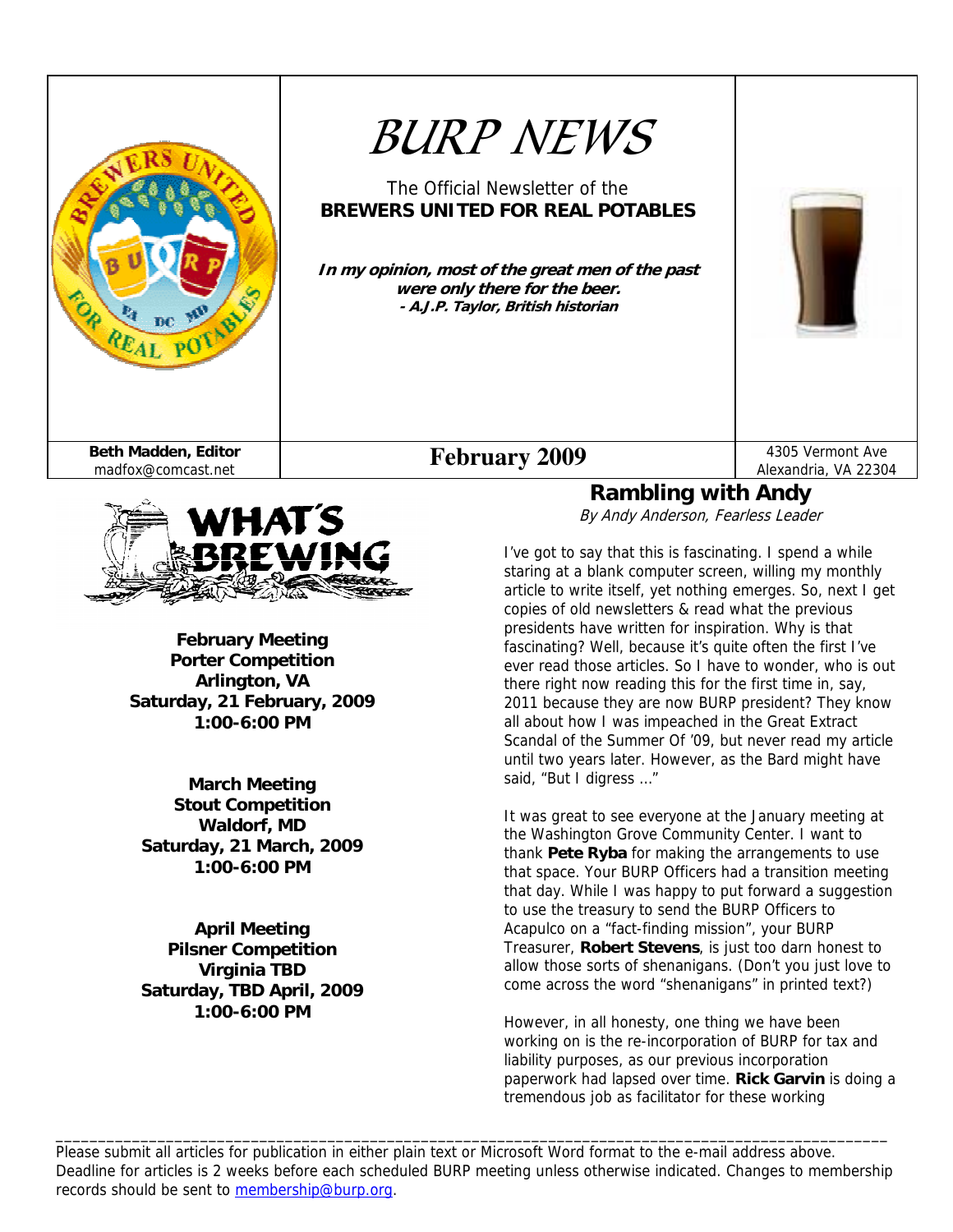BURP News Page 2

meetings. We want these efforts to be as transparent as possible so all BURP members know what is going on & understand the necessity for the actions. If you are interested in taking part in these working sessions, you can do so in person or via a phone bridge. If so interested, please see Rick or myself for more details.

This February's meeting will be at the home of **Dave & Colleen Gleeson** in Arlington. They are newer members to BURP, so please make sure you thank them for the gracious usage of their home.

Some of you may know that when I returned from my London vacation at the end of January I found my pipes had frozen & burst in my absence. While I was able to isolate the water outage to only my laundry room, it did place a tremendous burden upon me. Who cares about laundry, as you can go a few months without washing, right? But the real problem is that the sink in my laundry room is the source of all my water for the cleaning all of my brewery equipment. No water in laundry room equals no brewing. Argh!!! However, I'm sure you will join me in my joy as last week I finished re-soldering the last of the replaced piping & promptly celebrated by screwing on a bottle washer to my laundry tap & cleaning a carboy. Ahh … the simple joys of life.

By the time you read this, I'll have brewed a Helles and a Czech Pils, with a Schwarzbier and Hellerbock due next week. Gee, I'm turning into **Rick "Lager Boy" Garvin.** 

In the meantime, go brew a beer!

Cheers, Andy

## **From the Ministry of Culture**

By A.J. deLange and Christine Johnbrier, Co-Ministers of Culture

The BURP 2009 cultural scene began auspiciously on January 24<sup>th</sup> at the charming Washington Grove Community Center with an IPA competition, the style for the competition having been chosen, as is the custom, by the previous year's Brewer of the Year, **Mel Thompson**. Fifteen beers were entered and skillfully judged in three flights by **Jamie Langlie**, **Steve Marler**, **Art Diem**, **Tom Cannon**, **Kathy Koch** and **Jeanie Osburn**, to whom we say "Thanks!"

First place went to **Mel Thompson** for his English IPA – (Influenza IPA). Mel also took second place with an American IPA (Impetigo IPA) and third went to the Aaronridge Brewery (**Wendy Aaronson** and **Bill Ridgely**). And very fine IPA's these all were too! Ribbons were awarded and the brewers will receive

points towards Brewer of the Year (BOTY) for their efforts. Mel is off to his usual start with 5 points and the Aaronridge Brewery is in second place with 1 point. Congratulations to you all!

So now February is upon us and it's time to turn our attention to Porter, a style which was once the London working man's favorite, produced in such large volume that the vessels which contained it were commissioned by holding dinner parties in them, but which enjoyed a relatively short heyday and is now largely remembered though its stepchildren, the stouts (March Competition) and in the determination of home and some craft brewers.

This month's competition winners will also receive BOTY points and we will be accepting entries (2008 BJCP Guide) in Categories 12A - Brown Porter, 12B - Robust Porter, and 12C - Baltic Porter. For details concerning each of these styles we encourage everyone to go to http://www.bjcp.org/2008styles/style12.php to view the current style guidelines. For background on Porter, we suggest Terry Foster's monograph "Porter" in the AHA's Classic Beer Styles Series (go to http://shop.beertown.org/brewers/ and search for "Porter"). There is the reprint of a 1992 Brewing

Techniques article on porter at http://www.brewingtechniques.com/library/backissues/is sue1.3/bergen.html and the ubiquitous Wikipedia even has a fairly extensive article at http://en.wikipedia.org/wiki/Porter\_(beer)

At the Washington Grove meeting we lined up our judging panel for the upcoming February competition. So, we should be able to start judging as soon as all the entries are in, which we would like to be by 2:00 PM. Thank you to **Pat Crowe**, **Teri Fischer**, **Alan Hew**, **Dave Pyle**, **Tom Cannon**, and **Jude Wang** for volunteering to judge the Porters. We would like to start as close to 2:00pm as possible. Remember brewers…we are only asking for 2 bottles for each entry in the monthly competitions this year.

#### **SOFB**

We are still without a location for SOFB this year. Tentatively, we are still looking at a date in mid-May. The club is hard at work evaluating spots and has identified 3 possibilities, but we are still interested in any thoughts anyone may have on this. We have started to fill several of the volunteer position for SoFB. **Tom Cannon** will be coordinating the judges and **Bill Ridgely** and **Wendy Aaronson** will be handling breakfast. **Jim & Linda Rorick** will be handling the lunch prep. **Alan Hew** & **Jude Wang** have also volunteered. We are still looking for a few other volunteers. Please contact your Ministers of Culture if you are interested in helping out.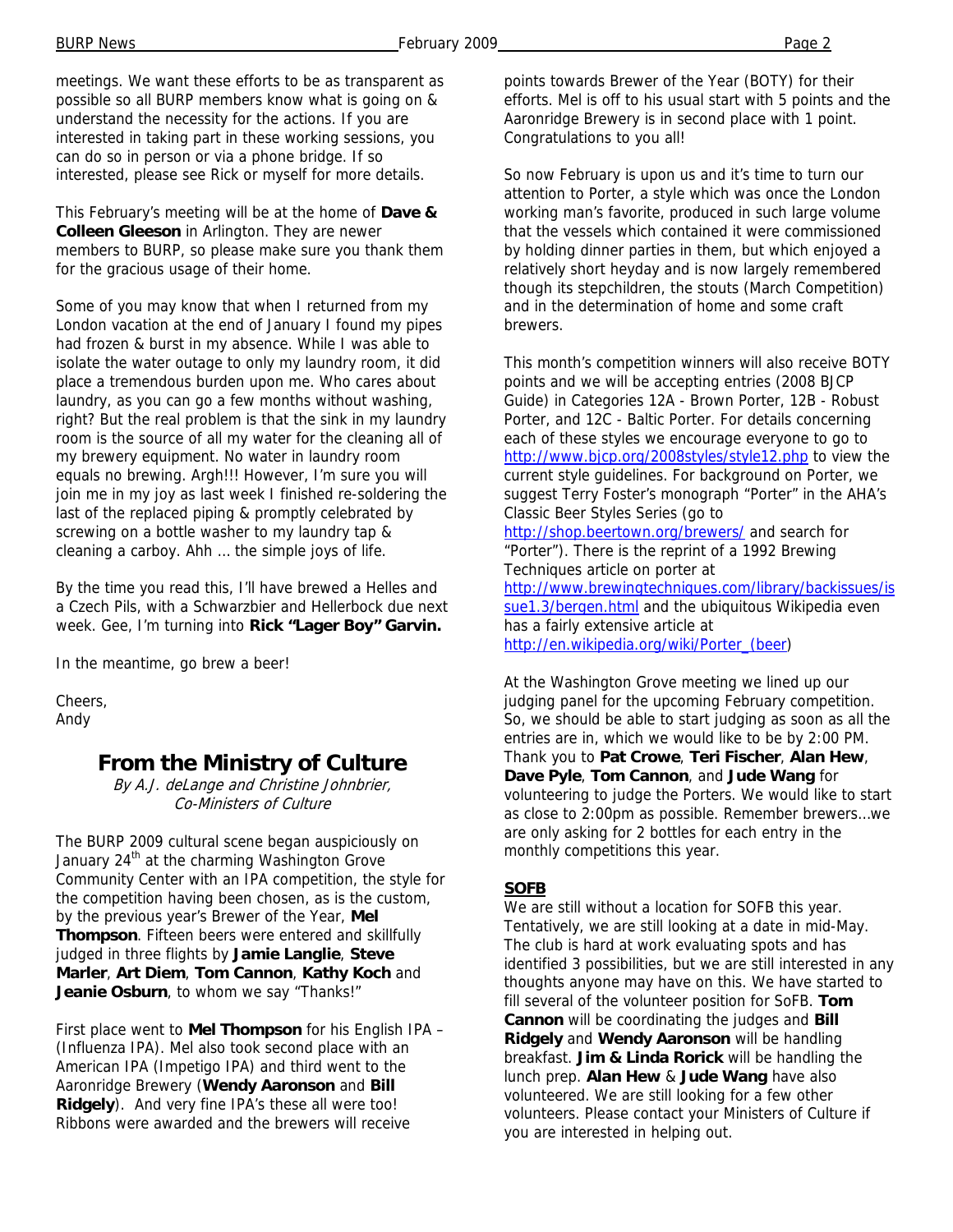### **Special Announcement**

As it has done in the past, BURP will subsidize shipment of your entries to the first round of the NHC. Based on the period over which AHA will receive entries, the best date to ship from here will be Monday March 30 or Tuesday March 31. **Rick Garvin** has graciously agreed to be the drop-off point for Virginia entries, as they are part of the South Region, shipping to GA. He will accept pre-registered entries with all paperwork attached at the March meeting and at his house until March  $28<sup>th</sup>$ . Dropped off beers will be kept refrigerated (using A.J.'s walk-in if volume gets high) unless otherwise requested by the brewer. We are seeking a counterpart for Maryland and DC, as they are part of the East region, shipping to OH. If you are centrally located and willing to collect, pack (BURP will supply the shipping containers) and get the beer into the UPS system, please let one of us or another club officer know. Rick knows all the secrets for insuring safe, and secure shipment and would be pleased to share them.

Your Ministers of Culture, Christine/A.J.

# **Artz's Craft: Enlightenment Update**

By Tim Artz, Minister of Enlightenment

Thank you to everyone who has come forward and shared ideas and offered their time to support BURP's 2009 educational agenda. Your feedback has helped me whittle down the list of classes and determine where we need some experts and other volunteers.

- New brewer mentor program. This is all about expanding our knowledge by brewing with others. Like me, I am sure a lot of you have fallen into some ruts in your brewing process. Sometimes working with another brewer turns on some lights and the result is better beer. I am looking for people who are willing to share their brewing day with one or more guests. See me to add your name to the list of possible mentors, then those who want to participate can contact you directly to work out the details.
- Îо How to brew workshop (beginner level). There is interest in beginners advancing from extract to partial mash brewing. Who are the partial mash brewers out there? Please step forward, and I will work with you to turn your skills into a suitable class.
- Recipe formulation workshop. There is a lot of interest in this topic, but I am having trouble with the best way to present it in a class. My current thinking is that the main focus is on the

various ingredients and their resultant impact on flavor. I would dwell less on brewing process. Consider this a work in progress, but let me know if you have other ideas.

- Brewing gadget showcase (live or on the BURP website). Several people liked this idea. I think we will start by scheduling a "Gadget Day" at an upcoming meeting. We can then have our resident inventors and engineers show off their gear. If there are devices that can be easily made, I would like the creator to write a short paper on their widget and we can work to build up an on-line library.
- Brewing Chemistry / Yeast propagation and microbiology. Former MoE **Wendy Aaronson** is working on this project. Stay tuned for details and dates.
- Beer blending workshop. BURP's **Dave Pyle** has offered to work with me on this event. Details and date will be forthcoming.
- Meadmaking workshop. I will take this one on. Date will likely be late summer or early autumn after the 2009 honey harvest and the BURP bulk honey buy. I envision a session for 10 or fewer people, so if there is more interest than this, I would like to have other meadmakers come forward to host additional sessions.
- Sake workshop. I have no idea how to make Sake, but would like to learn. Apparently a few of you would also like to learn. Do we have a resident Sake brewer? Does anyone know one? Any Sake experts who can help better understand the beverage? If so, please let me know. Otherwise, if we want to do this session, then a group of us will learn as we go.
- Ŵ Cider workshop. We have several orchards in the region now specializing in cider apple varieties. I am looking for someone to coordinate with an orchard to have a small group (~10) visit their facility, have their apple experts tell us a bit about the fruit and cider production, and then do a few custom pressings for us. Target date for this is October/November. All of the participants will take away some apple must and ferment their ciders in their own way. Later, the group will reassemble to talk about their cider and do a comparison tasting.

If you have other ideas, I will entertain them at any time. Just be prepared to possibly serve as the event coordinator. As I mentioned last time, some classes will have limited attendance, and some will have associated costs. To be successful, all will need the support of experts and volunteers. To those who are hosting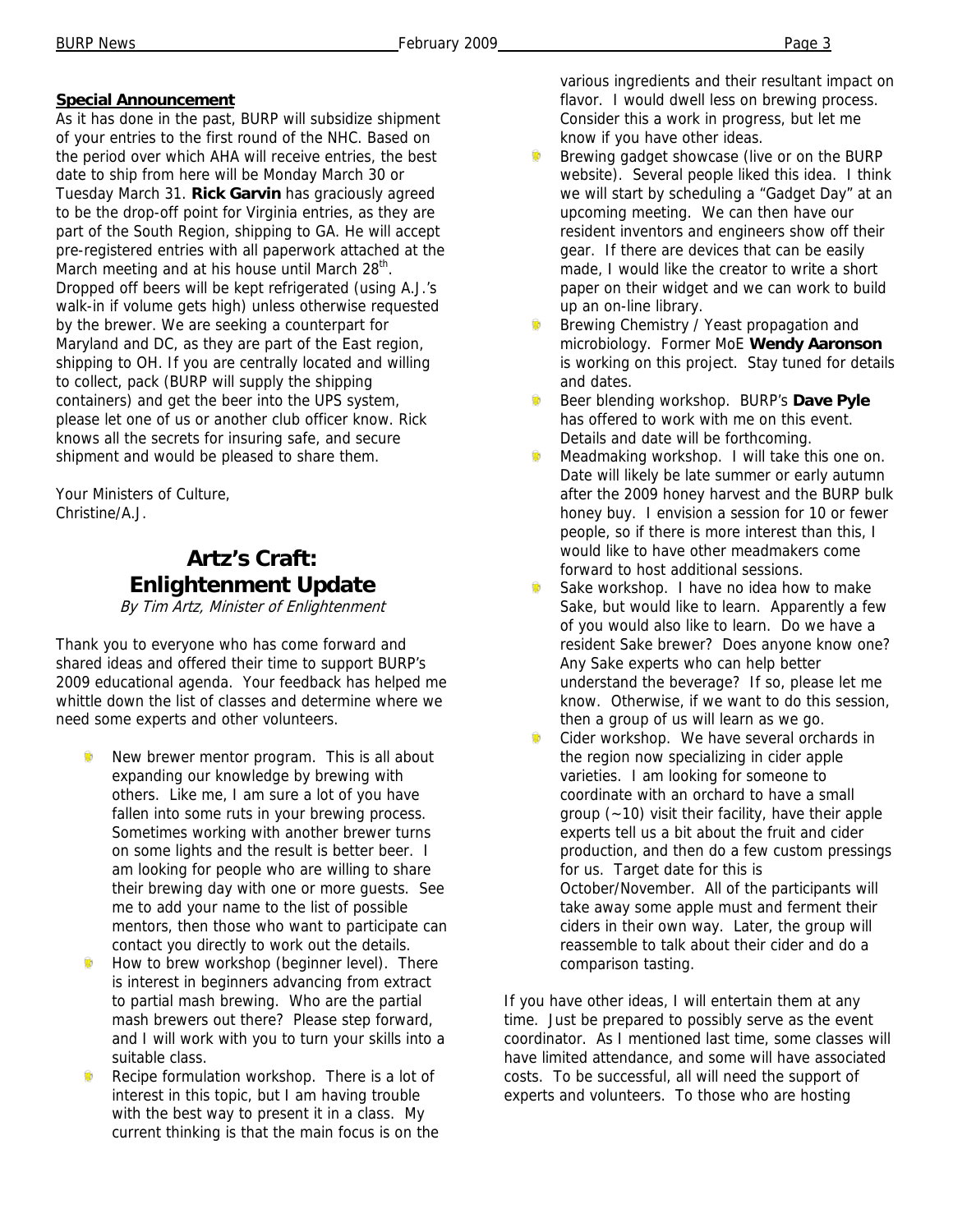classes, feel free to make the attendance fit your comfort level. The more folks that step forward, the more we can accomplish, and we will all learn more and have fun in the process!

BURP Bulk Honey Buy Update: We plan to check in with our potential source in mid-summer to see how his supers are filling up. Then we will know if this is a go or not. Based on the folks who have contacted me, it looks like we can handle about 300 pounds of honey (5 x 5 gallon buckets). This will meet the demand of everyone who has contacted me to date, and leave a little left for first come, first served sales. Price will be market price at the harvest time (July/August). Don't expect this honey to be cheaper than Costco, etc. It is a local agricultural product from a small beekeeper. These folks need us to support them and their important work.

## **Special "Brew Your Own" Magazine Offer for BURP Members**

#### By Max Green

Act Fast! In a very special offer by Brew Your Own magazine and the generosity of your BURP officers, you can renew or get a new subscription to BYO magazine for only \$14. That's half off the internet rate and over 65% off the newsstand price. BURP needs at least 10 people to sign up in order to qualify for this offer and submissions are due no later than 1 June.

Brew Your Own, launched in 1995, is the largest circulation magazine for people interested in making their own great beer at home. Every issue includes recipes, how-to projects and expert advice to help you brew world-class beer. You can see their online site at www.byo.com.

Regular columns include troubleshooting common problems with "Mr. Wizard", brewing two great types of beer each issue in "Style Calendar", homebrew recipes for your favorite commercial beers in "The Replicator", refining your brewing with "Techniques", building brewing gadgets in "Projects" and hearing tips, stories and recipes from fellow homebrewers in "Homebrew Nation".

You can hand off a check (made out to BURP) or cash to **Max Green** at the next few BURP meetings or you can arrange something with him directly via e-mail (max@max-green.com). If we don't get the 10 people, Max will take what he's collected and buy grain and hops for himself or just give everyone their money back. He hasn't decided yet, but suspects that political pressure will force him to act responsibly, whatever that means.

### **January Meeting Recap**

By Jim Hanson

And a HAPPY (and Hoppy) meeting it was; being held once again at the historic McCathran Hall at Washington Grove. Numerous BURP gatherings have happened there over the years, and everyone always appreciates the hospitality that **Pete Ryba** extends to the club whenever a meeting is hosted there. A most notable feature of this meeting was the Annual Hop Buy, organized and conducted by **Alan Hew & Jude Wang**. Not only did they process the exchange transactions for all BURPers who purchased hops; on the night before the meeting- the dynamic duo (with help from assorted club volunteers), divided the bulk shipment into 8 oz. bags for a seamless distribution at the meeting that sold out within an hour. Way to go, and Kudos to Alan and Jude for carrying out this essential club function.

As to be expected, people are typically on a new year's resolution to limit their caloric intake after the holiday, and this meeting was no exception. While scrumptious food offerings were part of the festivities, the main focus was the variety of beers available, and it comprised the majority of sustenance for those who indulged. Everyone seemed to be really enjoying themselves and this preference on liquid consumption is a divergence that is acceptable from time to time. With everyone feeling quite good, our newest Fearless Leader, **Andy Anderson,** called the meeting to order. After giving some important announcements, the meeting was turned over to our new Co-Ministers of Culture, **A.J. deLange and Christine Johnbrier,** and they gave the results of the club's IPA competition. With the mood of the day focused on "Can it get any better than this?" well, it did, for those who won a raffle prize(s) when new Minister of Prosperity **Robert Stevens** conducted the club's first raffle for 2009. Many thanks to the officers mentioned above, to **Elizabeth & Ana Garvin**  for helping with the raffle, and to everyone who pitched in to clean up McCathran Hall after the meeting.

**Trivial Beer-Suits** 

By Charlie Pavitt



A variety of matters this time around…

The Novembeer 24<sup>th</sup> New Yorker magazine included a fairly long piece by Burkhard Bilger on Sam Calagione and Dogfish's quest for "extreme beers." It mentioned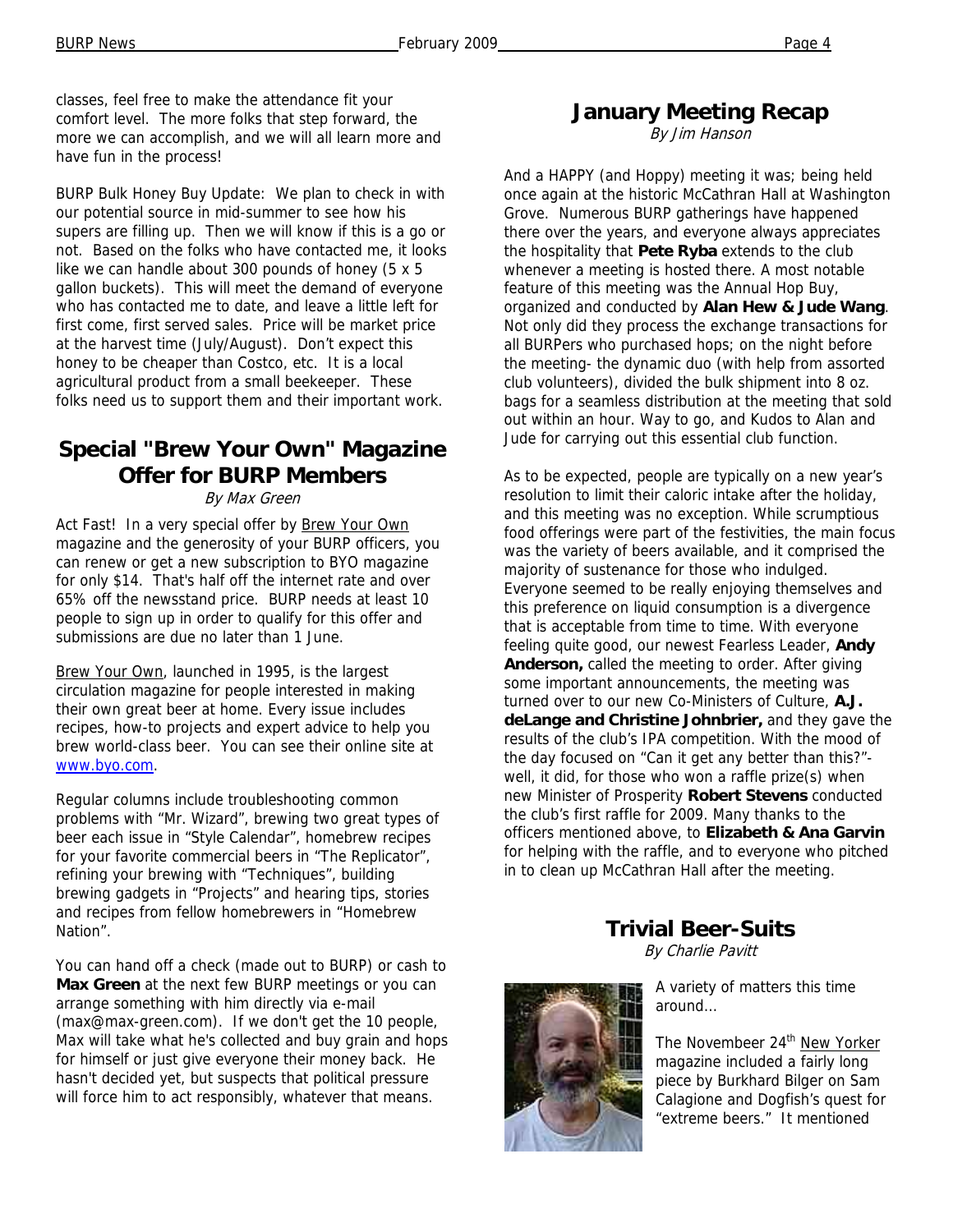many of his creations, and in particular featured an experimental brewing inspired by a Finnish beer called "sahti" using heated rocks to fuel the boil. The author accompanies Calagione to the Great American Beer Festival among other locations. Other folks pop up; Patrick McGovern (the "anthropological chemist" who helps put together recipes for recreating ancient brews), Doghead's chief brewer Bryan Selders, Orval's brewmaster Jean-Marie Rock (who admits a fondness for Budweiser), Garrett Oliver, replete with his concern that touting "extreme beer" will discourage neophytes from trying craftbrews, and a more supportive Jim Koch. Information on how the brewing process works is sprinkled liberally throughout. For me, the most interesting part of the article is the author's take on the difference between beer and wine, quoted as follows:

Every beer is a brewer's invention to some degree – a combination of ingredients that could never be found in nature. A barrel of crushed grapes, left to its own devices, can turn into a crude sort of Beaujolais nouveau. The winemaker's job is mostly to prod the process along. That isn't true of beer. For grain to turn into an ale or lager, it has to be malted, cooked, strained, cooked, strained, fermented in a barrel, and sometimes again in a bottle. "Mother Nature makes wine," Calagione likes to say. "Brewers make beer…" [And then after a discussion of how ingredients can change from year to year depending on climate and other factors] …There's no reason, given all these variables, that a given beer should always taste the same. We expect a Merlot to change from year to year, crop to crop. Why not a Michelob? Beer has been an industrial commodity for so long that it no longer seems an organic substance. And brewing, in its complexity, allows just enough control to maintain the illusion. If winemakers are Dionysian, brewers have had to become Apollonian. Age will only improve a Bordeaux, winemakers say. Brewers tend to prefer their beer fresh, exactly as they made it. Their skill lies in compensating for nature as much as collaborating with it.

The Decembeer 17<sup>th</sup> Washington Post's International Briefing includes an item to the effect that a European Union high court has ruled that Anheuser-Busch does not have trademark rights to "Bud" for the entire area, as Budvar had already claimed those rights for France, Australia, the Czech Republic, and Slovakia.

I strongly support the work Consumers Union does, and have been a happy subscriber to Consumer Reports for more years than I can remember. Having said this, every time they rate beer they screw up royally. It happened again in their Febrewary 2009 issue. A "Battle of the Beers" between Miller and Bud light beers (as if anyone who reads this column would care) was

performed by "three experienced beer tasters" whom were thought to be experts because they "actually spit out the beer between tastes." I wrote a letter to the editor explaining why these "beer tasters" obviously had no idea what they were doing, including why a real beer judge would swallow, and suggested they check out bjcp.org before future ratings. I did receive a response, thanking me for my email and promising to "forward your correspondence to the appropriate departments for their review and consideration for our future reports."

### **BURP 10 and 20 Years Ago**

Compiled By Bill Ridgely

#### **20 Years Ago, Feb 1989**

It had become a club tradition over several years to hold BURP's first and longest-running competition, the Stout Competition, in February. I'm not sure why this was so. The first such competition (1983) was held in April, and the date moved around a bit over the first few years. It wasn't until much later that the Stout Competition was moved to March, much more appropriate since March is the month of St Patrick's Day. The 1989 event was held at the club's regular "cold weather venue" of the time, the Oxon Hill Jaycee Center in Ft Washington, MD. Befitting the fact that this was BURP's longest running competition (not to mention the fact that stout was a beer style that nearly every homebrewer brewed), there were 18 entries. This was particularly noteworthy in that it was a snowy evening in DC, and the resulting rush hour traffic snarl (the meeting was held in the evening) made it difficult for club members to attend. Nonetheless, three of BURP's best qualified judges, **George Rivers**, **Rick Garvin**, and **Hugh Barnes**, as well as guest judge **John Hanley**, worked valiantly through the entries and determined the winners. First place went to the team of **Frank Bednarczyk & Janet Snyder** for their Imperial Stout. Second went to **Brent Facchine** for his Sweet Stout. And third went to club Fearless Leader **Tom McGonigle** for his Dry Stout. Tom also won the "People's Choice" award as the favorite stout selected by all attending. It was noted in the meeting report (by new BURPer **Liz Shay**) that the 1st and 2nd place winners had just joined the club at the January meeting. While the competition was being judged, **Ralph Bucca** demonstrated his simple homebuilt all grain brewing setup, a design that started a number of people down the all grain route. And while Stout was the official meeting theme, there were a number of other fine potables available for tasting, including meads made by Ralph (Sour Cherry Mead) and **Dick Roepke** (Traditional Mead). Ralph also brought a bottle of **Charlie Papazian's** Cherry Mead (They had exchanged cherry meads at the last AHA Conference).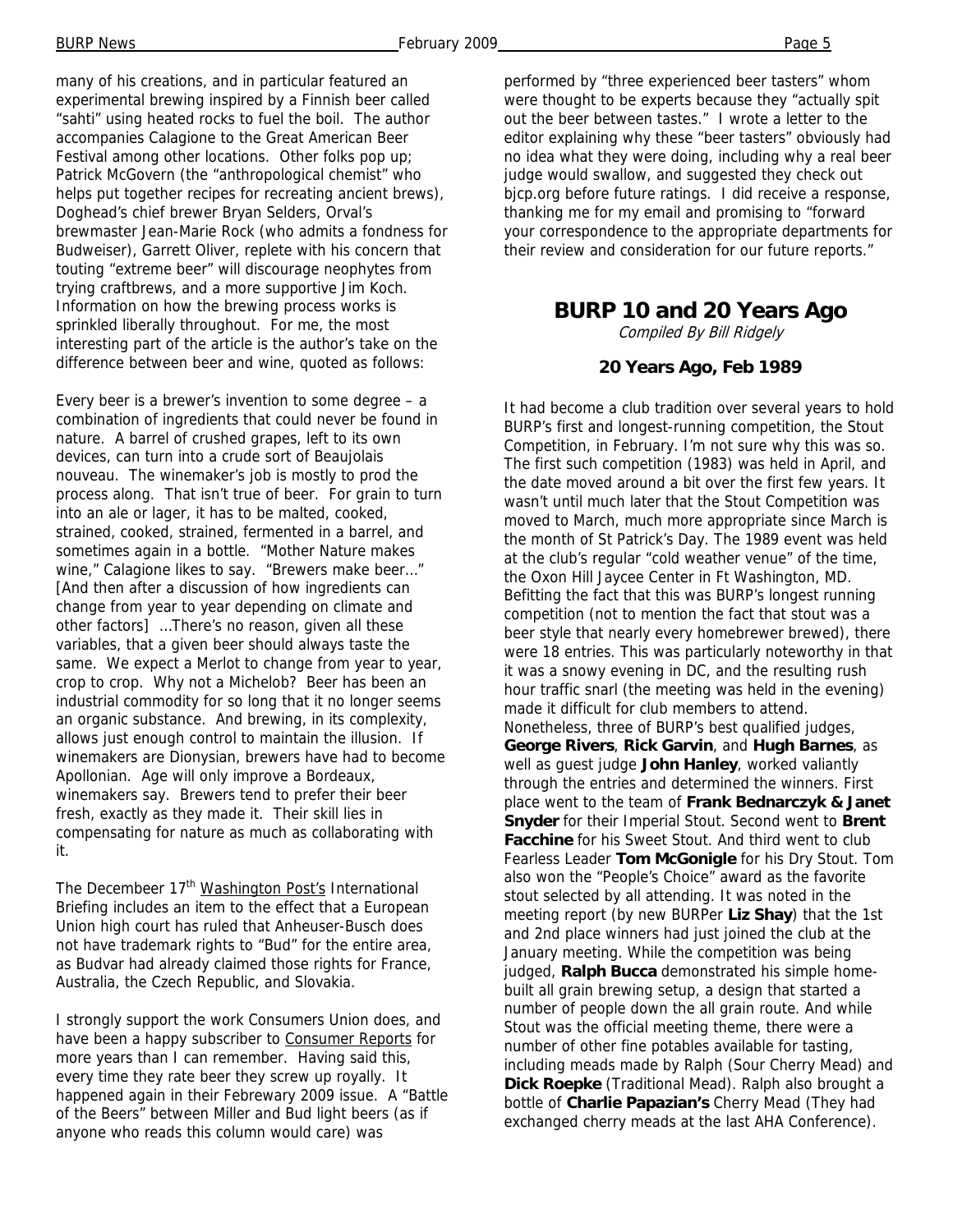February's **BURP News** (actually a Feb-Mar combined issue) was the first edited by new Minister of Truth **Andy Beaulieu**. And, if I remember correctly, it was also the first BURP News produced entirely on a MacIntosh computer. Andy apparently didn't know what he was getting into. In addition to editing the newsletter, he contributed about half of the articles, starting with an introductory essay for his 1989 "newsletter theme" of "Brewing's Fine in '89", Andy's attempt to encourage more club members to, well, actually brew beer. To begin the effort, he wrote a nice article on the simple, all-extract brewing method he and brewing partner **John Kleinhans** used. The method required no chilling and produced ready-to-ferment wort in about an hour with 2 gallons of malt extract boiled in water plus 3 gallons of cold spring water to top up the fermenter. And speaking of topping up, Andy contributed yet another item to the newsletter - the January meeting report. The new editor did have a little help, though. New Li-beerian **Jim Dorsch** contributed interesting excerpts from other homebrew club newsletters in addition to tidbits gleaned from the commercial beer scene. (BURP was exchanging newsletters with 22 other homebrew clubs at this time). **George Rivers** updated BURPers on his efforts to create a DC-Area Pub Guide (Alas, the primary response to his poll announced in the previous newsletter was "apathy"). But he was determined to keep the effort moving forward. **Jim Haughey** wrote a very informative article on the history of commercial brewing in DC, concluding with the recent re-establishment of the Olde Heurich brand by Christian Heurich's grandson, Gary. Finally, Frugal Brewer **John Gardiner** contributed the "Frugal Brewer's Taste Test", a whimsical 40-question quiz matching beers with activities, occasions, and foods. Typical of the questions - "The correct beers to drink while fishing". Answer - Bass, Fischer, and Kingfisher. Prizes for discerning the most correct answers were generously contributed by The Brickskeller and included Bricks gift certificates as well as free admission to a monthly **Bob Tupper**-led beer tasting.

#### **10 Years Ago, Feb 1999**

In a recurring theme from 10 years before, the Feb 1999 meeting featured the 17th Annual BURP Stout Competition, by now renamed the Dan McCoubrey Memorial Stout Competition after the club's late founding father who brewed only stout. Also in a recurring theme, the meeting was held once again at the Oxon Hill Jaycee Center, and the meeting report was written by a new member, **David Robinson**, who had been shanghaied into the effort by new newsletter editor **Delano DuGarm**. Minister of Enlightenment **Wendy Aaronson** led off the meeting with a blind tasting of

commercial stouts, with participants given a list of possible stouts and their characteristics. They were then given sight unseen pours of each stout and asked to match it to one of those shown on the list. There was at least one trick beer. Sierra Nevada Porter was one of the beers tasted, and a number of people did mistake it for a stout. The winner of the tasting was **Keith Chamberlin**, who correctly identified 4 of the 7 offerings. Many who participated in the enlightenment session stayed on to help judge the stout competition. The exact number of entries was not noted in the meeting report, but my recollection is that there were quite a few, and there were at least five tables of judges for the preliminary round. Each of these tables sent one or two beers forward to a Best of Show round judged by the club's most experienced judges. At the end, the winners were announced: 1st place, **Mike Megown**  with an Oatmeal Stout; 2nd place, also **Mike Megown**  with a Sweet Stout; and 3rd place **Dave Belman** with a Sweet Stout. While the judges labored away at the competition, the remaining members sampled the many excellent food contributions, which ran the gamut from appetizers (cheeses, cucumber sandwiches) to main courses (Creole pork roast, Thai chicken) to desserts (Mardi Gras angel food cake, Guinness cake). Potables included **Mike Megown's** Milk Stout, brewed as a proam project at Oxford Brewing Co in Glen Burnie, MD. Mike's 15-barrel brew day was his prize for winning the stout category at the 1998 Spirit of Free Beer competition. **Dave Pyle** brought a cider he fermented with pro cidermaker **John Hallberg** of Sperryville, VA (continuing the pro-am theme). And **Keith Chamberlin**  contributed a keg of the ESB that took the top prize in BURP's 1998 Real Ale competition.

The Feb 1999 BURP News was the first edited by the club's irrepressible "adjunct boy", **Delano DuGarm**. Typical for first newsletters published under the auspices of a new administration, much of the contents dealt with reports on the status of the various offices and plans for the upcoming year. These included Fearless Leader **Steve Marler's** report on the first meeting of new officers, **Lynn Ashley's** report on the burp.org website, and the club competition schedule for the upcoming year from new Minister of Culture **Andy Anderson**. In addition to the reports, however, an excellent and thorough analysis of mead making was contributed by **Mike Megown**, who had already established himself as one of the club's best brewers and most active members. And Delano's wife **Katy** contributed a simple procedure for making a keg of seltzer water, something she and Delano routinely brought to BURP meetings as a refreshing change of pace from constant beer consumption.